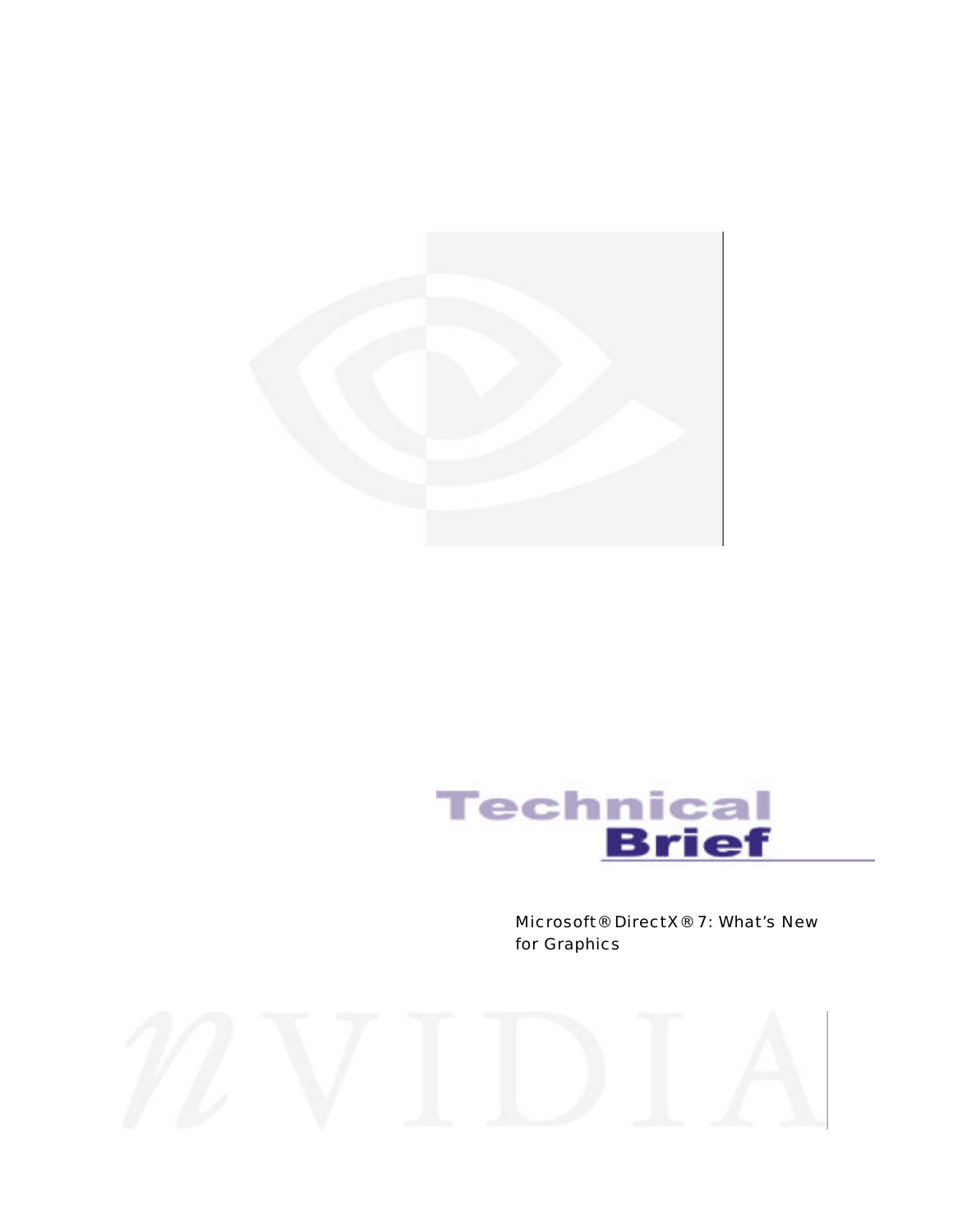# Microsoft DirectX 7: What's New for Graphics?

*Microsoft's introduction of DirectX 7 introduces a wide range of new 3D graphics features for the personal computer. The most interesting of these new features include support for hardware acceleration of transformation and lighting, cube environment mapping, vertex blending, and particle systems. NVIDIA's GeForce 256™ GPU (Graphics Processing Unit) fully supports the entire suite of DirectX 7 for graphics. By providing the world's best implementation for acceleration of these key new features, NVIDIA will enable a new class of visual and entertainment experience on the personal computer.*

## About DirectX

Microsoft® DirectX® is a group of technologies designed by Microsoft to make Windows-based computers an ideal platform for running and displaying applications rich in multimedia elements such as full-color graphics, video, 3D animation, and surround sound. Built directly into the Microsoft® Windows® family of operating systems, DirectX is an integral part of Windows 98 and Windows 2000, as well as Microsoft® Internet Explorer. DirectX components may also be automatically installed on your system by advanced multimedia games and applications written for Windows 95. (Early releases of Windows 95 may not include DirectX. If you think your Windows 95 operating system does not include DirectX, you can download it from the www.microsoft.com/directx.)

Microsoft's goal in developing DirectX was to provide developers with a common set of instructions and components that would accomplish two things. First, DirectX would allow developers to be confident that their multimedia applications would run on any Windows-based PC, no matter what the hardware, and at the same time ensure that their products take full advantage of high-performance hardware capabilities to achieve the best possible performance. This was accomplished through the DirectX Foundation layer. Second, DirectX would make life easier for developers by giving them tools that simplify the creation and playback of multimedia content, while at the same time making it easier to integrate a wide range of multimedia elements. DirectX does this with the DirectX Media layer.

DirectX provides developers with new opportunities for creativity and innovation by allowing them to focus on building unique features for their application without having to worry about which display adapter, sound card, or 3D accelerator chip is installed in your PC. And because DirectX was designed to support future innovations in software and hardware, developers and consumers can be confident that they will continue to get the best possible performance from their applications as technology advances.

### DirectX Foundation

DirectX Foundation gives developers a single set of APIs (application programming interfaces) that provides them with improved access to the advanced features of high-performance hardware such as 3D graphics acceleration chips and sound cards. These APIs control what are called "low-level functions," including 2D graphics acceleration; support for input devices such as joy sticks and keyboards, and mice; and control of sound mixing and sound output. The low-level functions are supported by the components that make up the DirectX Foundation layer: Microsoft DirectDraw®, Microsoft Direct3D®, Microsoft DirectInput®, Microsoft DirectSound®, Microsoft DirectPlay®, and Microsoft DirectMusic®.

Before DirectX, developers creating multimedia applications for Windows machines had to customize their products so that they would work well on the wide variety of hardware devices and configurations available on Windows machines. DirectX Foundation provides something called a "hardware abstraction layer" (HAL for short) that uses software drivers to communicate between game software and computer hardware. As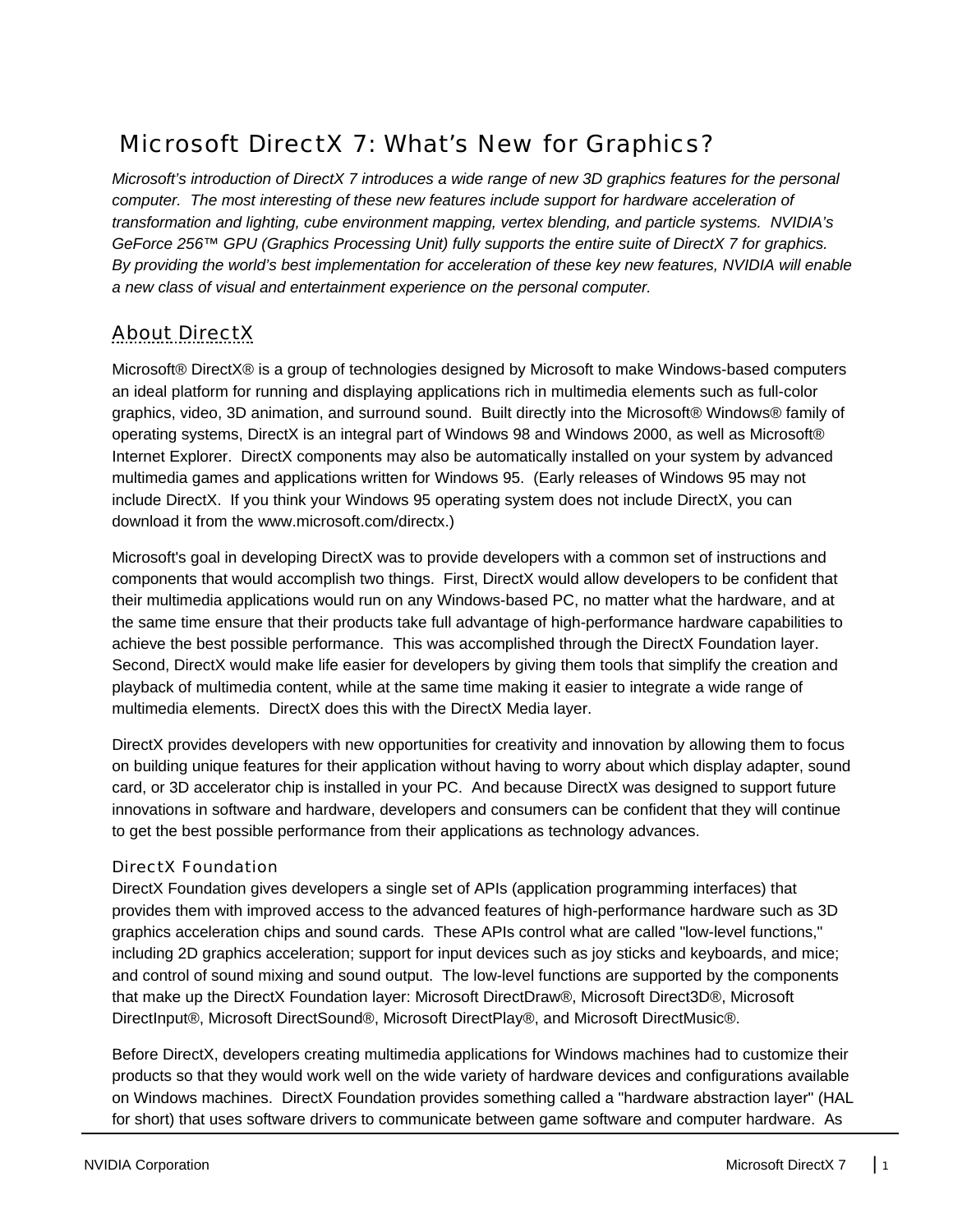a result, developers can write a single version of their product that utilizes DirectX without worrying about the wide range of hardware devices and configurations in existence.

DirectX Foundation also provides developers with tools that help you get the best possible performance from the machine you're using. It automatically determines the hardware capabilities of your computer and then sets the application's parameters to match. DirectX also allows you to run multimedia applications that require support for features that their system doesn't offer by simulating certain hardware devices through a "hardware emulation layer" (called HEL) that provides software-based drivers that act like hardware. For example, a DirectX game that makes use of 3D imagery can run on a machine that doesn't have a 3D acceleration card because DirectX simulates the services of a 3D card.

### DirectX Media Layer

DirectX Foundation handles the low-level functions. The DirectX Media layer sits on top of DirectX Foundation and provides high-level services that support animation, media streaming (transmission and viewing of audio and video as it downloads over the Internet), and interactivity. Automatic integration of the low-level services of DirectX Foundation and the high-level services of DirectX Media simplifies the process of creating and playing multimedia elements, allowing developers to energize and enhance applications and Web pages with cutting-edge interactive content that was previously impossible.

Like DirectX Foundation, DirectX Media is made up of several integrated components. These components include Microsoft DirectShow™, DirectAnimation™, and DirectX Transform. Support for DirectShow and DirectAnimation is built into the latest versions of Microsoft Internet Explorer. As a result, software developers and web site creators now have unprecedented control over graphics, animation, audio, video, and other online multimedia elements.

The DirectX Media layer helps developers solve one of the most daunting tasks they face in developing great games for Windows-based machines – coordinating different types of multimedia effects. It does so in two ways. First, it offers a set of APIs that makes it possible for different types of effects to work together as if they were a single application. (Prior to DirectX, developers often had to use an API from one software vendor for audio, another for video, and yet another for animation, making it difficult to combine elements.)

DirectX Media layer also helps developers synchronize the playback of multimedia elements. DirectX provides a time-based approach to coordinating multimedia, allowing game developers to anchor media elements of an application (2D and 3D animation, video, audio, etc.) along a single timeline. That means a developer can take a 2D character, layer it over a video clip, and then add sound, and ensure that all three multimedia elements will run smoothly and in the right relationship to each other.

### A Common Library and More

Taken together, DirectX Foundation and DirectX Media provide developers with another important benefit. DirectX contains a library of components that they can draw on to create the underlying elements of a game. This library simplifies the development process by giving programmers a large group of preexisting interfaces and elements to use in their products. That means they can concentrate their efforts on making their products more original and creative, and spend less time struggling to figure out how to make an effect work in the first place.

The components that make up DirectX also provide hardware makers with a flexible platform that is designed to get the most out of advances in technology. Because DirectX accesses a computer's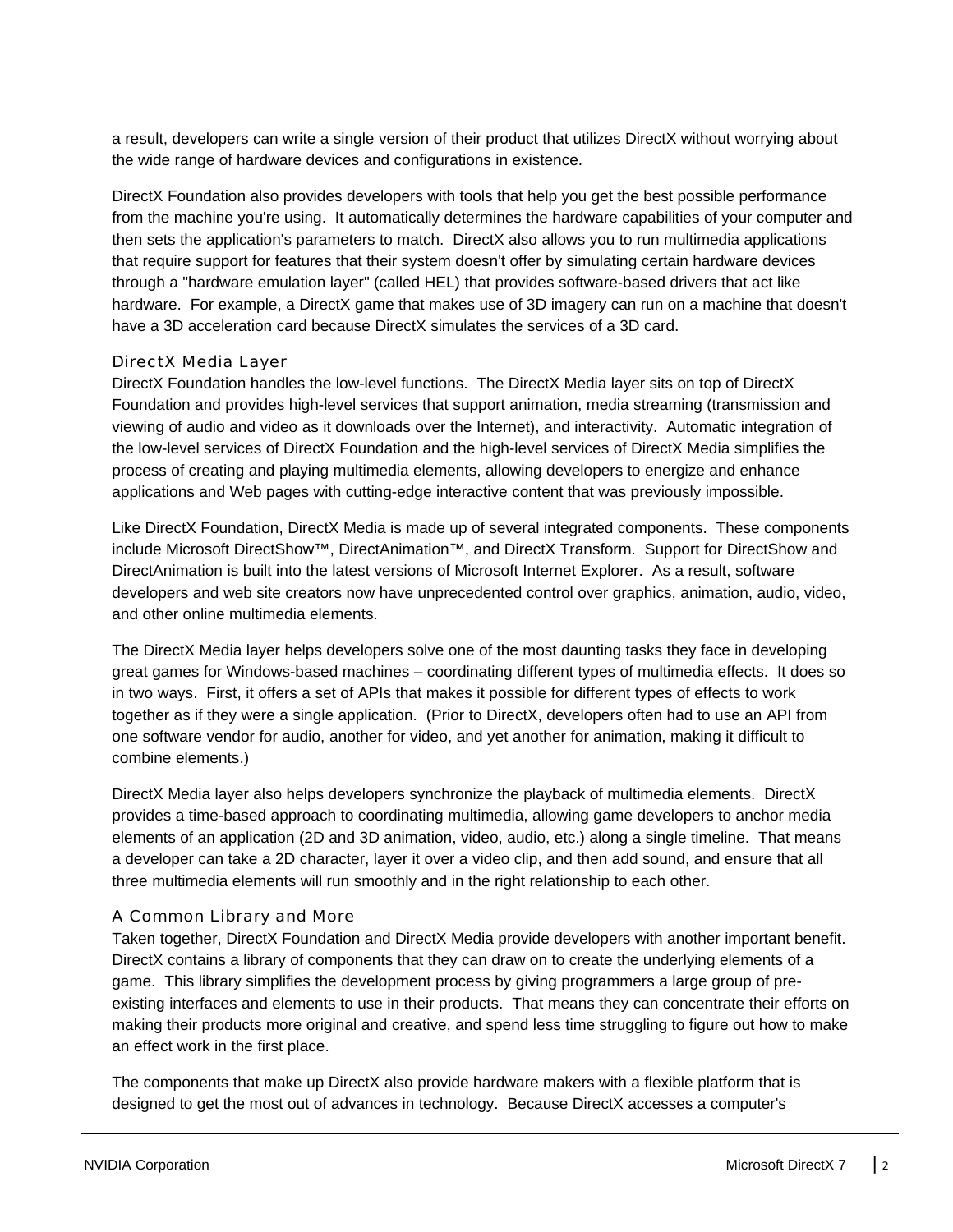hardware through software drivers, hardware developers can create special DirectX drivers that ensure you get the most out of advances in hardware technology – now and in the future.

### Direct3D

The graphics programming interface portion of DirectX is called Direct3D. Direct3D serves two main purposes. The first is to provide a standardized programming interface for application developers (typically game developers) to interface with 3D acceleration hardware. The second purpose is to provide 3D hardware acceleration manufacturers with a method to expose the functionality of their acceleration device to application developers in a standardized way.

These standardized programming interfaces provide a more unified and readily supportable method for making things work together. This reduces development time by giving developers of games and other applications access to hardware acceleration without having to hand-code to a specific piece of hardware.

What does all this mean for end users? DirectX and Direct3D enable applications to work seamlessly with high performance graphics acceleration hardware, like NVIDIA's award-winning RIVA TNT2™ and GeForce 256 GPU, to provide the richest, most visually stunning experience possible.

DirectX and Direct3D were introduced several years ago, and have gone through steady evolution and advancement, offering increased levels of performance, functionality and ease of use. DirectX, version 6, introduced many improvements in the area of graphics, most notably – multitexturing.

### Multitexturing

Multitexturing is the ability to combine two or more texture maps to achieve realistic special effects in a 3D world. The most common example of multitexturing is the use of light maps to provide more realistic perpixel lighting effects. An example is illustrated below.



### **Figure 1**

Figure 1 represents a traditional two-dimensional texture map of a brick texture. This picture could be created in a variety of ways, from a scanned photograph, to an artist's creation. The two-dimensional picture is mapped onto a geometric surface to provide that geometric surface with additional realism and detail. Note how the brick texture appears to be uniformly lit, without any dramatic light effects or shadows. Figure 1 will be used as the base texture map for our multitexturing example.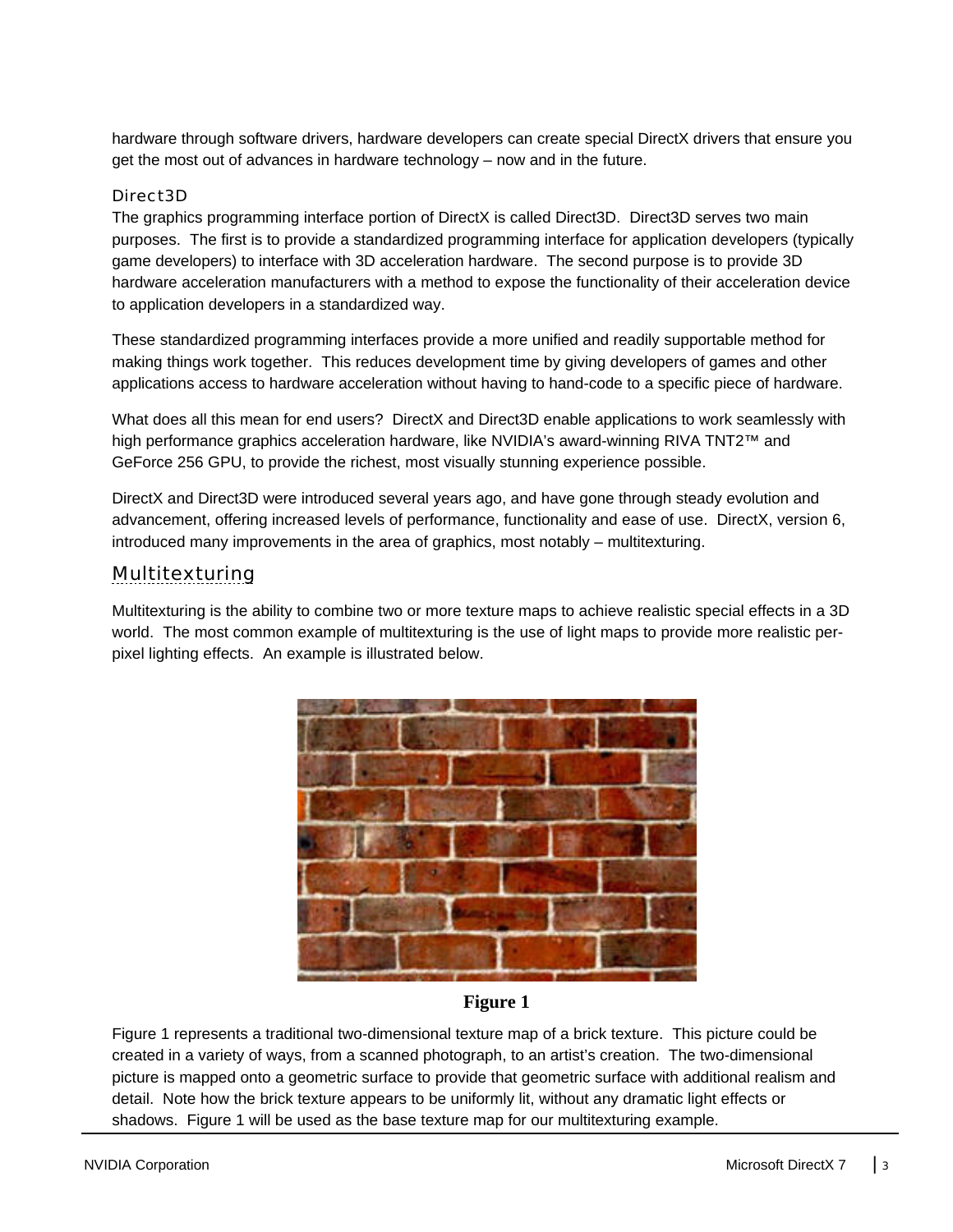



Figure 2 represents a sample light map. A light map is nothing more than another simple two-dimensional texture map designed to provide lighting effects to another texture. As can be seen from Figure 2, this light map represents a single, directional, soft-edged spotlight. The multitexturing process will create increased shadow or darkness from the dark areas of this texture map, and lighter areas from the highlights when applied to a base texture map.



**Figure 3**

Figure 3 represents the resulting multitexturing combination of the base texture and the light map texture, to create a more realistic and dramatic lighting effect. Using sophisticated multitexturing effects like these allows artists to create more realistic and engrossing environments, dramatically improving the visual quality of a gaming experience.

Advanced graphics acceleration hardware like NVIDIA's RIVA TNT2 and GeForce 256 processors are capable of implementing these types of multitexturing effects in a single pass, that is without having to render the polygons twice, and write the image to the frame buffer twice. This "single-pass" multitexturing results in improved image quality and performance, and enables the most realistic and complete implementations of texture effects that graphics API's like DirectX support. While multitexturing provided a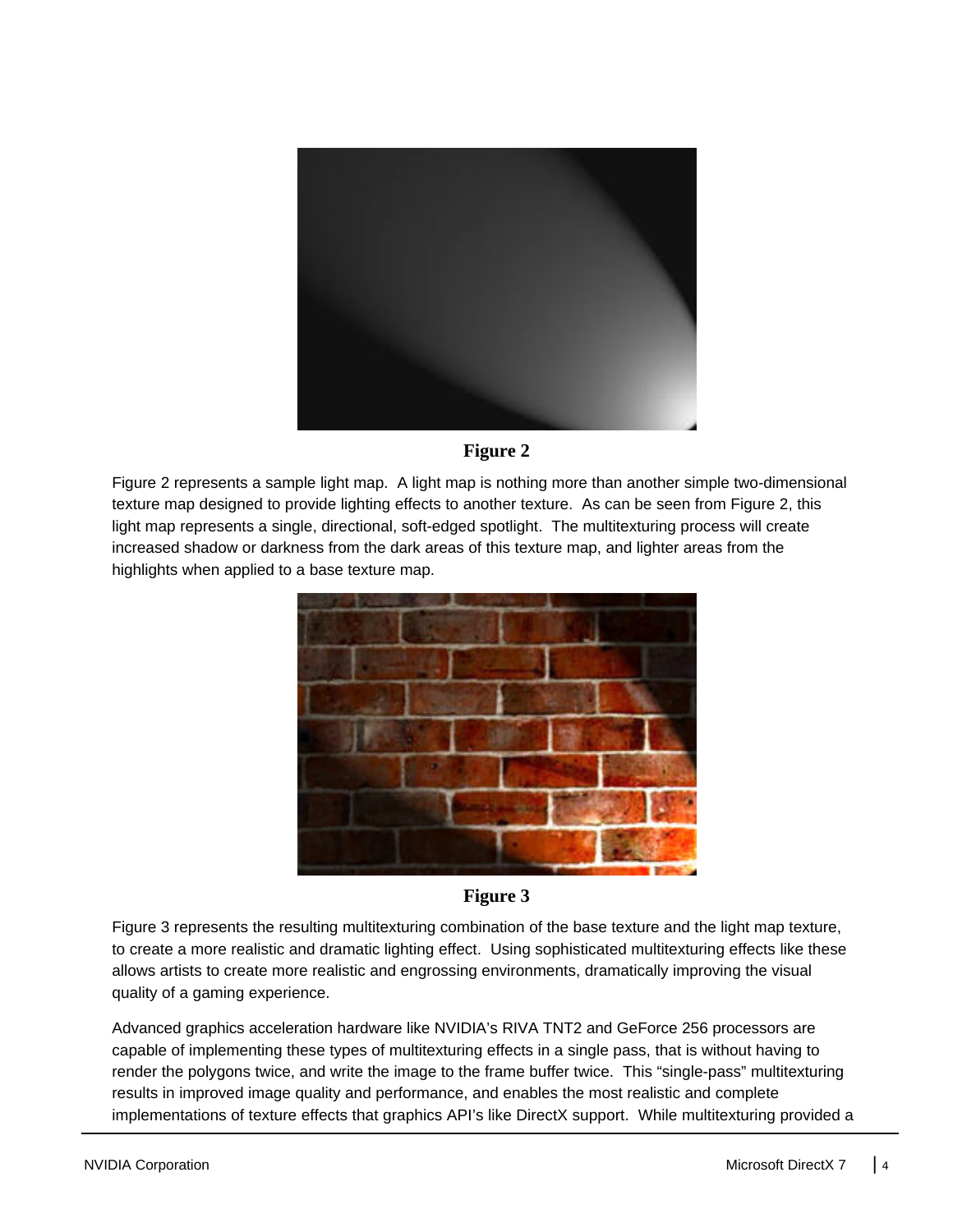key advance towards the creation of more realistic and exciting imagery on the personal computer, we still have a long way to go before the personal computer is capable of reproducing reality in real time. Tremendous advancements are required in both hardware and software. Both Microsoft and NVIDIA are pushing the evolution of graphics at fierce pace, Microsoft with the introduction of DirectX 7 and NVIDIA with the introduction of the GeForce 256 GPU.

### What's New in DirectX 7?

DirectX 7 will be released in the fall of 1999, introducing a number of breakthrough new technologies. We will focus on the graphics portion of DirectX – Direct3D.

### Cube Environment Mapping

Imagine nature without reflections. What if you looked into a pool of water and saw nothing reflecting back? While the goal of the PC graphics industry is to perfect the realism of the visual experience, certain rendering tasks such as accurate, real-time reflections have proven too difficult to implement practically. It often only takes a single artifact or incorrect surface detail to make a computed scene look fake and objectionable. Creating photorealistic "virtual environments" requires that surfaces are capable of reflecting light as they would in the natural world. Yet using today's hardware and common software tricks, it is impossible to create accurate reflections without difficult software implementations, objectionable artifacts, and disastrous performance hits. As a result, computer-synthesized environments are often simple and less interesting as developers have been forced to avoid reflective surfaces.

DirectX 7 introduces cube environment mapping to address the challenge of creating photorealistic reflections and lighting in real time. Using DirectX 7 in combination with GeForce 256's cube environment mapping, mainstream PC users will be able to experience stunning real-time, accurate reflections and specular lighting effects that previously were prohibitively difficult to create. With cube environment mapping, developers will be able to utilize correct reflections to enrich 3D scenes and enhance game play. Correct, real-time reflections will allow characters to gain insight into the surrounding 3D scenes, perhaps revealing the next step in game play. Cube environment mapping offers a quantum leap in visual realism that is easy to implement and fully supported by DirectX 7 and GeForce 256. Figure 4 is an example of using cube environment mapping to reflect an environment on a mirrored sphere.



**Figure 4**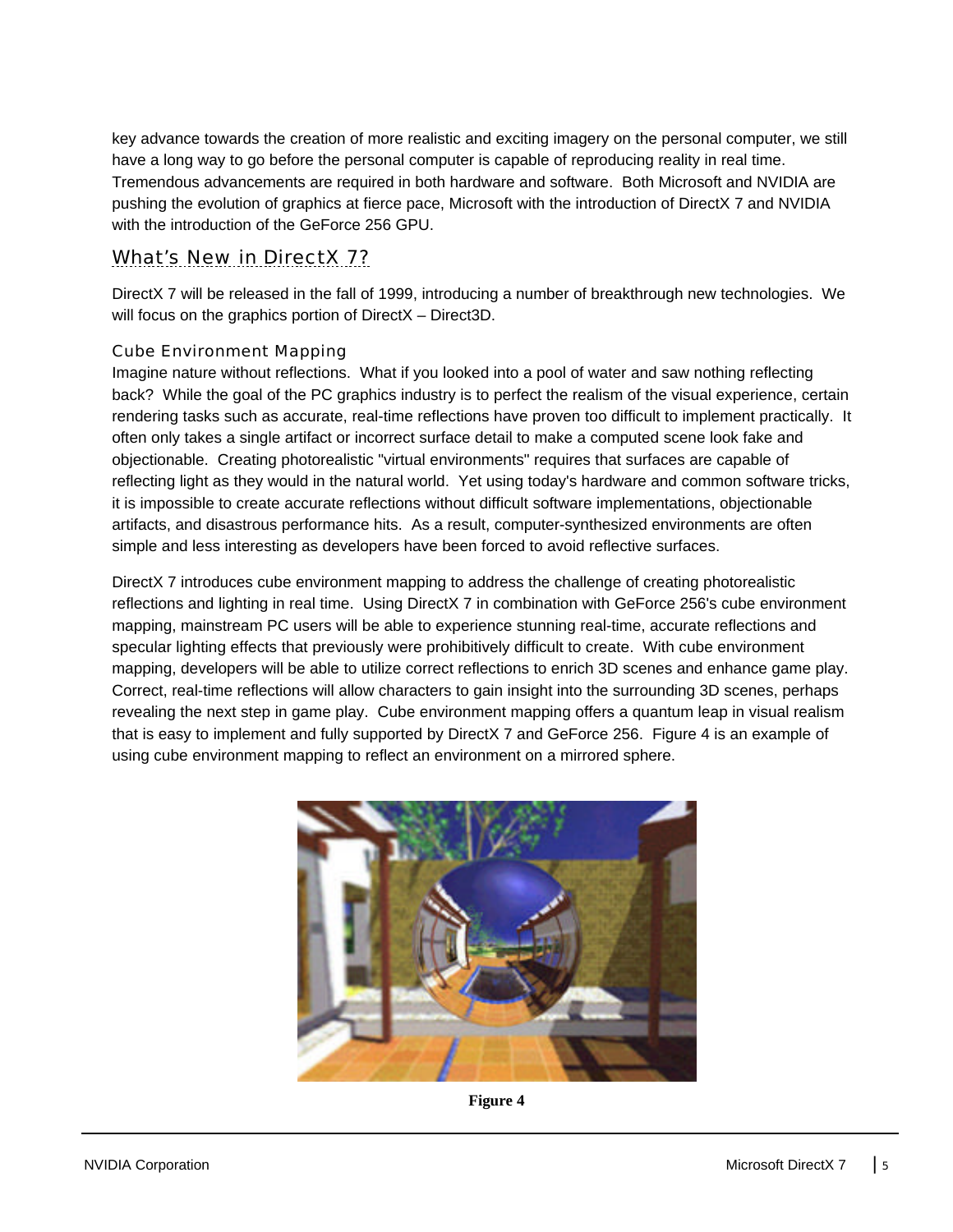### Hardware Transformation and Lighting

The basic building block of all real-time 3D graphics applications is the polygon, typically a triangle. A triangle is built by connecting three vertices together. These vertices carry information about the position, color, lighting, texture and other parameters necessary to construct a picture from those triangles. In order to produce increasingly realistic scenes, more triangles (and hence more vertices) must be employed. Today's advanced graphics hardware, such as NVIDIA's award-winning RIVA TNT2, is capable of producing hundreds of millions of pixels from millions of triangles every second. Unfortunately, the process of creating that many triangles, manipulating them, and transmitting them from the host processor to the graphics hardware has been beyond the capability of the personal computer. The computational resources required to do that would completely swamp today's fastest processors from Intel® or AMD™, preventing anything else from being done.

This is unfortunate as applications like games need to do much more than just generate triangles to draw pictures on the display. They need to run sophisticated artificial intelligence (AI) algorithms to provide characters in the game with life, complex physics to detect collisions between objects and characters in the game, advanced networking to provide multiplayer interactive gaming, and a host of other computationally challenging tasks. Game developers, and hence game players have been forced to make compromises in all aspects of game design, as no one part of the game should consume all the available processing power of the host.

With hardware support for transformation and lighting enabled in DirectX 7, NVIDIA has been able to provide the industry's first mainstream GPU with hardware acceleration for transformation and lighting in its revolutionary GeForce 256 GPU, breaking through the largest barrier to a more interactive and immersive experience.

Transform and lighting are the first two of the four major steps in the 3D graphics pipeline, or series of steps required to produce 3D graphics. Both steps are mathematically intensive and specific in the mathematics they require. They are also highly repetitive, with the same set of instructions performed millions of times per second. Thus, both transformation and lighting are perfect candidates for hardware acceleration.

The process of describing and displaying 3D graphics objects and environments is very complex. To reduce this complexity, it is useful to describe the 3D data according to different frames of reference, or different coordinate systems, at different times. These different frames of reference are referred to as "spaces" such as world space, eye space and screen space. Each of these spaces is convenient for one or more operations that must be performed as a 3D image is created. World space is convenient for building the 3D objects that are part of the 3D world. Eye space is convenient for lighting and culling and screen space is convenient for storing the scene in the graphics frame buffer. However, because these spaces use different coordinate systems, 3D data must be converted or "transformed" from one space to another as it moves through the 3D pipeline. The transform engine performs all of these mathematical transformations.

The lighting engine is similar to the transform engine because it has a set of mathematical functions that it must perform. This engine calculates vectors from lights to objects in the 3D scene as well as vectors from objects to the viewer's eyes. A vector, by definition, contains information about direction and distance. The lighting engine must also separate the length or distance information from the direction information because that simplifies future steps in the 3D pipeline. Lighting calculations are used for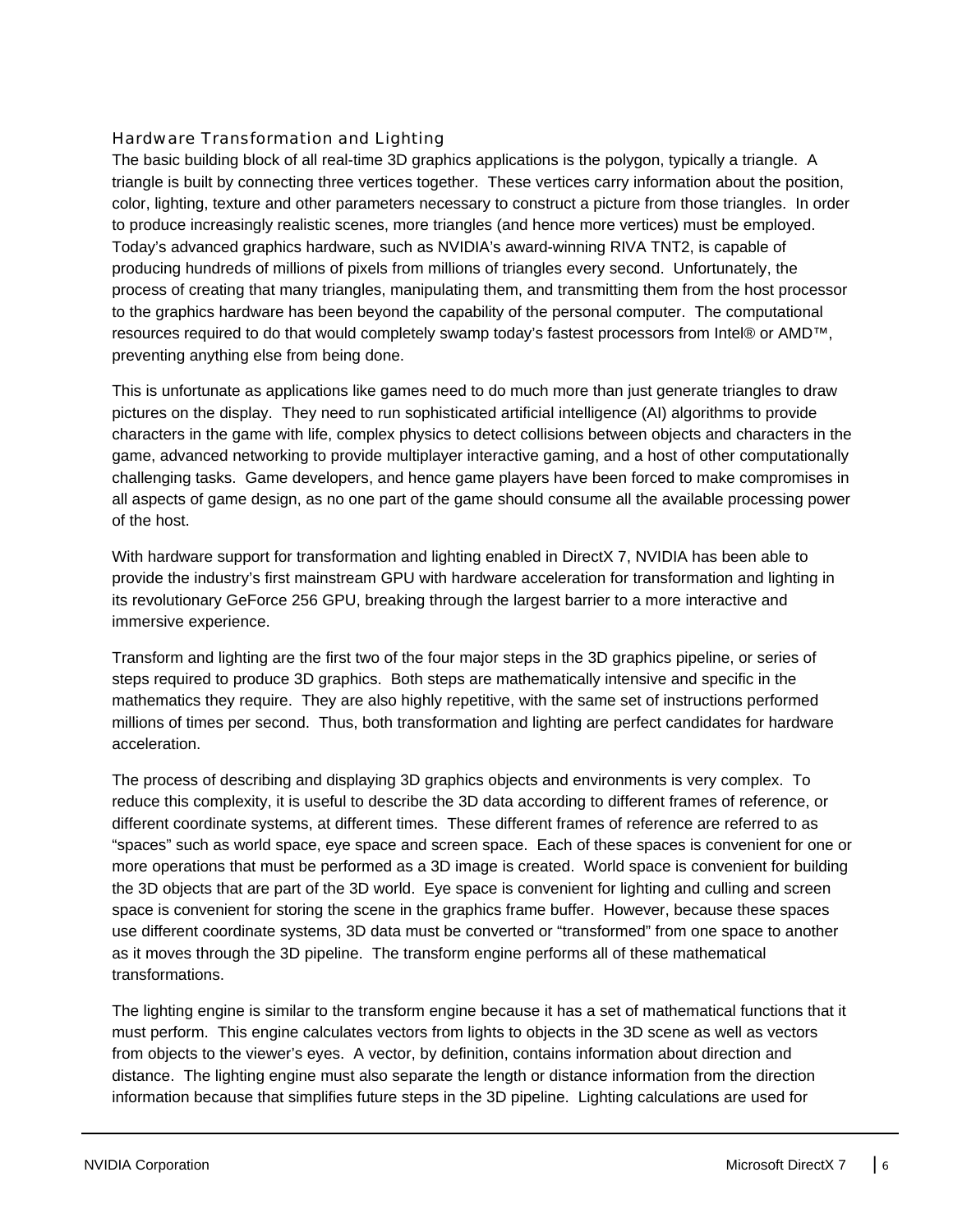vertex lighting, such as advanced fog effects, that are based on the eye-to-object distance rather than just the Z-value of the object.

The simple fact is that geometry transform and lighting performance has now become the most significant barrier to more sophisticated 3D graphics on a typical PC. This bottleneck has forced software developers to limit the geometric complexity of their 3D characters and environments, sacrificing image quality and elaborate 3D environments in order to maintain expected performance. Dedicated transform engines are the most cost-effective way to alleviate the geometry performance bottleneck and open up new opportunities for software developers to add much more geometric detail to their 3D worlds. As Figure 5 demonstrates, the ability to use more polygons can have a dramatic impact on the realism of an object. The image on the left is generated from a model representative of the best that today's games could offer. The entire model is composed of 998 polygons. The image on the right is representative of what the next generation of model complexity could offer, approximately 100,000 polygons. Notice that much of the detail is simply missing from the image on the left, and much of the realism is lost, as compromises must be made to reduce the polygon counts. Notice how the wheel in the image on the left is octagonal, while the wheel in the image on the right is round. These subtle details make a tremendous difference in creating an immersive interactive experience.



Image courtesy of Viewpoint.

**Figure 5**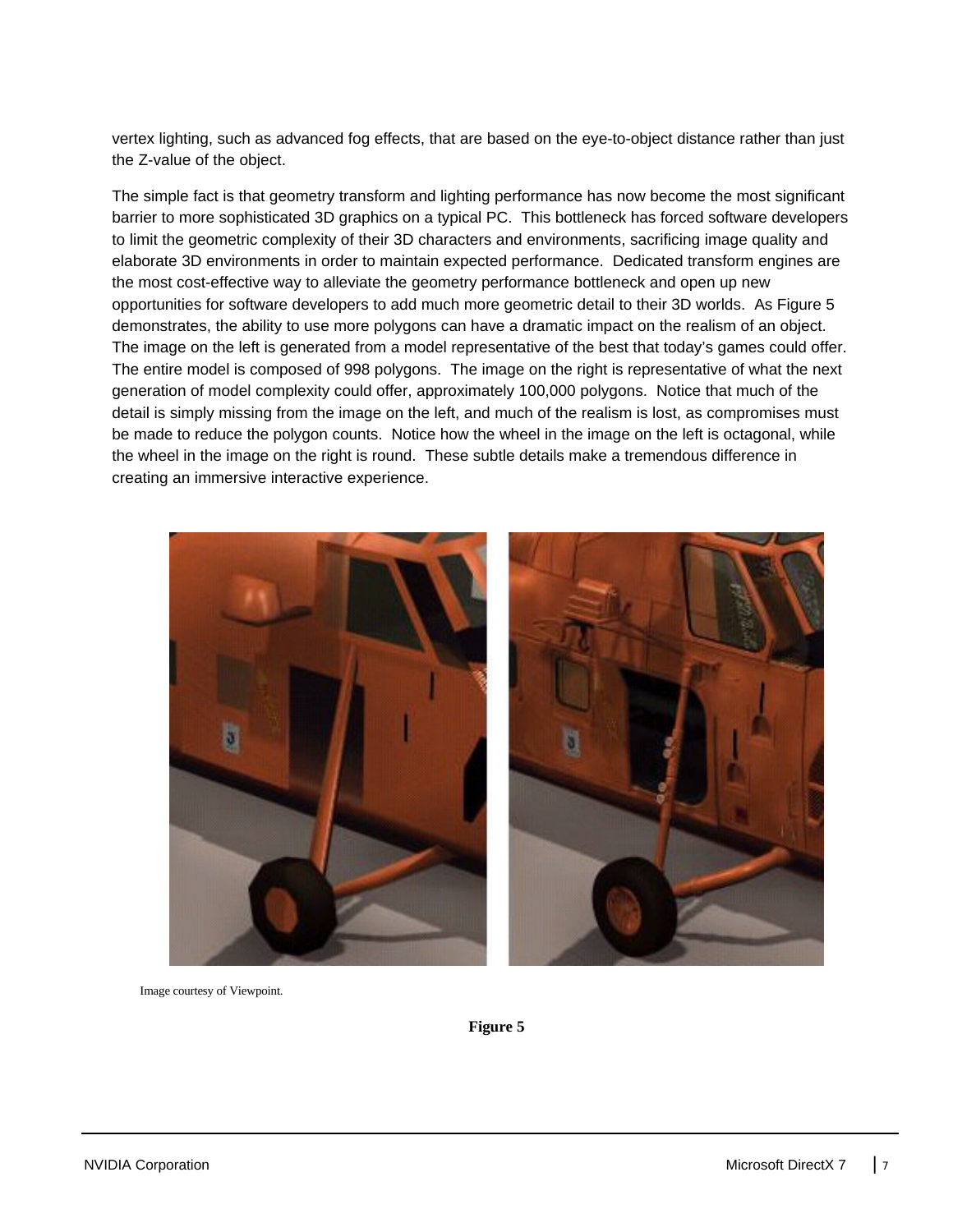#### Vertex Blending

Vertex blending is a sophisticated technique allowing game developers to create smooth joints between the multiple parts of a geometric model. Using vertex blending in combination with hardware like the GeForce 256 GPU will allow game developers new freedom in designing more lifelike and realistic characters and geometry. Vertex blending is particularly useful for characters and lifelike character animation. It allows content developers the ability to seamlessly join different pieces of geometry to form a continuous surface without seams or cracks. Imagine the ability to join the upper and lower arm of a humanoid character such that there were no seams or cracks at the joints. As Figure 6 illustrates below with simple geometry, it is possible to create a continuous surface from two separate pieces of geometry. On the left is what game developers are forced to deal with today, cracks and visible seams. On the right is the continuously smooth, crack-free surfaces that game developers will be able to implement using DirectX and the vertex blending features of the GeForce 256 GPU.



**Figure 6**